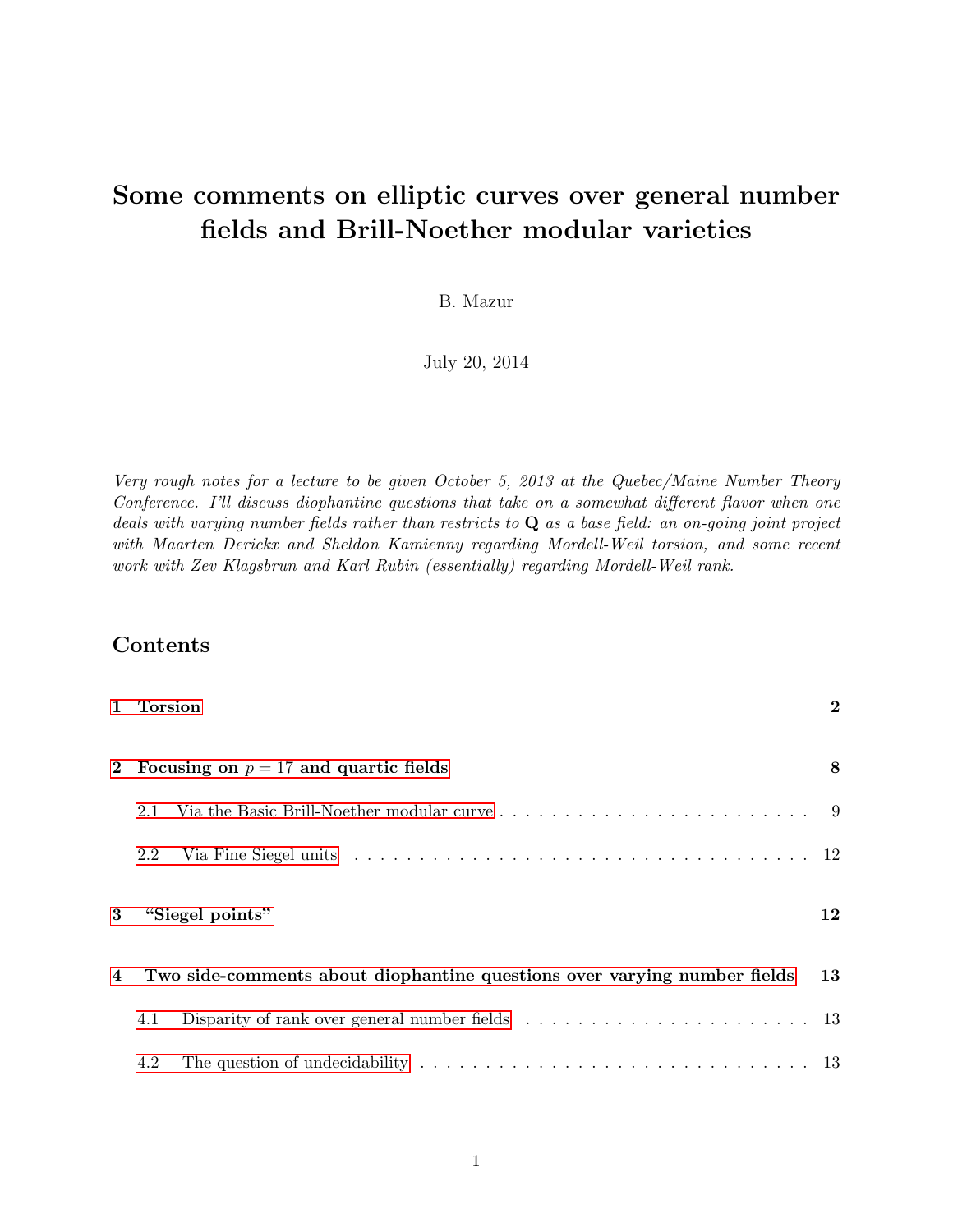Consider elliptic curves E defined over number fields  $K$ , and denote by  $E(K)$  the group of rational points in E with coefficients in K–i.e., the Mordell-Weil group of E over K. Since  $E(K)$  is a finitely generated abelian group, we can write

$$
E(K) \cong T(E,K) \quad \bigoplus \quad \mathbf{Z}^{r(E,K)}
$$

where  $T(E, K)$ , is the (finite abelian) torsion group of  $E(K)$  and  $r(E, K) \geq 0$  is the rank, these giving us two functions.

•  $(E, K) \rightarrow$  the isomorphy class of  $T(E, K)$ ,

and

•  $(E, K) \rightarrow r(E, K) > 0,$ 

whose statistics pose very interesting problems.

The question of the behavior and distribution of *Torsion* over varying  $E$  and  $K$  and of Rank over the same sample set give, in fact, two mathematical projects that are—as perhaps is no surprise—quite different.

#### <span id="page-1-0"></span>1 Torsion

Rational torsion points on elliptic curves present challenges that one can come back to again and again since the topic simply continues to be a source of extremely interesting diophantine issues. Thirty-five years ago I proved a theorem classifying prime Q-rational torsion in the Mordell-Weil groups of elliptic curves (over  $Q$ ) and soon thereafter (with contributions from \*\*\*) one had the following classification:

**Theorem 1.**  $T(E, \mathbf{Q})$  is either cyclic of order  $\leq 10$ , or order 12, or else is a direct product of a cyclic group of order 2 with a cyclic group of order 2, 4 or 6.

This, of course, is only over the field of rational numbers, Q, but the natural profile of the question requires understanding torsion phenomena for all elliptic curves over any fixed number field  $K$ . Here we have some exciting results due to a number of people, Merel, Oesterlé, Parent, Kamienny,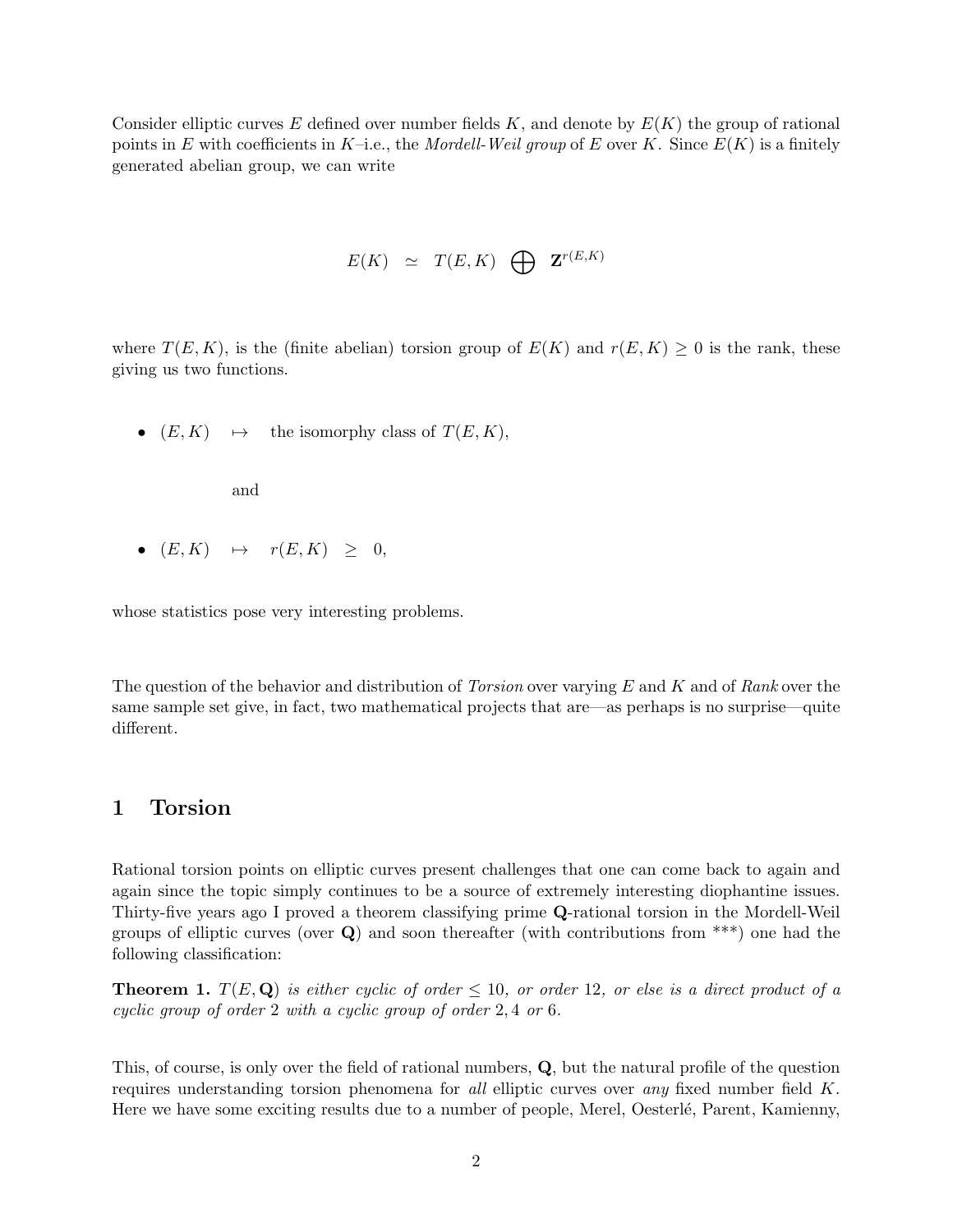and very recent progress due to Maarten Derickx, Sheldon Kamienny, William Stein, Michael Stoll, and van der Hoej. And yet there remains quite a project (computational exploration, and–of course—theoretical as well) to be done.

Fix a positive integer d and let  $P(d)$  be the *largest* prime number p such that there exists an elliptic curve without CM (i.e., without 'extra' endomorphisms) defined over some number field of degree  $\leq d$  over Q and for which there is a point of order p on that elliptic curve, rational over that field. Only for small d is  $P(d)$  actually known.

- Torsion over the field of rational numbers: My theorem says that  $P(1) = 7$  and was a solution of a conjecture of Andrew Ogg. Ogg conjectured, in effect, that there exist elliptic curves with torsion subgroup of a given type if and only if the corresponding modular curve that classifies such torsion is of genus zero. Another way of phrasing Ogg's conjecture is to say that any example of an elliptic curve over Q with rational torsion subgroup of a given isomorphy type is a member of a rationally parametrized such family giving infinitely many such examples.
- Torsion over quadratic fields: Since  $X_1(11)$  is an elliptic curve, and therefore 'hyperelliptic over  $\mathbf{Q}'$  in the sense that it admits a degree two map to  $\mathbf{P}^1$  (over  $\mathbf{Q}$ ) it follows that there is a rationally parametrized family of elliptic curves possessing 11-torsion over quadratic number fields, so  $P(2)$  is certainly  $\geq 11$ . For fairly elementary reasons, again we have that any example of an elliptic curve over Q with rational 11-torsion over a quadratic field is a member of a rationally parametrized such family giving infinitely many such examples.

Sheldon Kamienny proved that  $P(2)$  is actually 13. So Derickx, Kamienny and I recently revisited Kamienny's theorem and we proved that—just as every example of rational torsion over Q is a member of a rationally parametrized family of infinitely many examples—the same is true for  $d = 2$ ; i.e., every example of an elliptic curve with a rational torsion point of order any N over a quadratic number field is a member of a rationally parametrized family of infinitely many examples.

To focus on this for more general situations let us make some (provisional) terminology:

**Definition 1.** If X is a curve over a field k, the k-gonality of X, denoted  $d_k(X)$ , is the minimal degree of a k-rational function on X. That is,  $d_k(X)$  is the minimal degree of a function

 $X \to \mathbf{P}^1$ 

defined over k.

In particular, there is a rationally parametrized one parameter family of points of  $X$  defined over fields of degree  $d = d_k(X)$ .

**Definition 2.** Letting k be the algebraic closure of k, a base rational function on a curve X defined over k is a rational function on X of degree  $d = d_{\bar{k}}(X)$ , noting that in such a case,  $d_k(X) = d_{\bar{k}}(X)$ .

For modular curves, the classical *Hauptmoduls* are instances of such, when the relevant modular curve is of genus 0.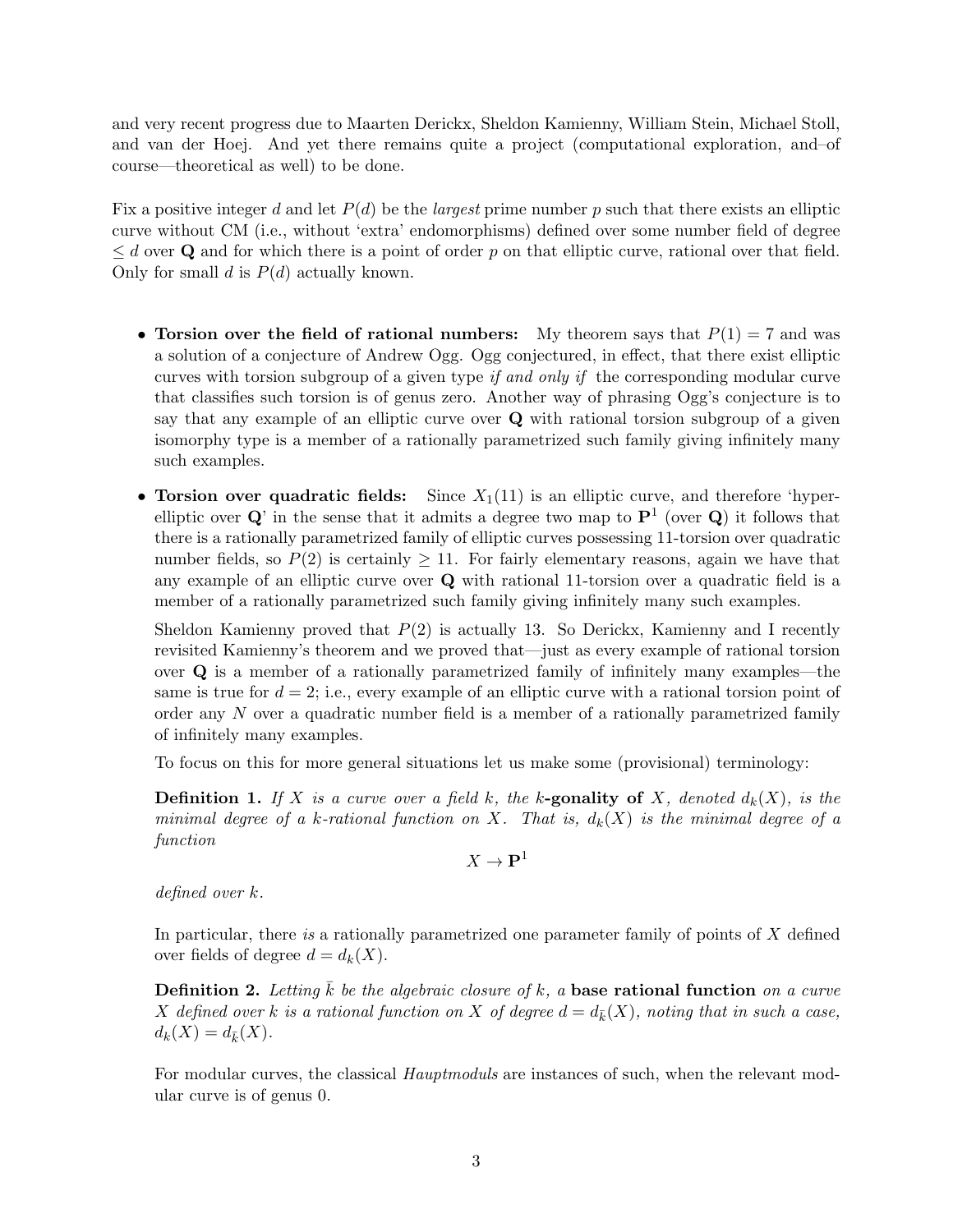For the Q-gonalities of the modular curves  $X_1(N)$  with  $N \leq 40$  see Gonalities of Modular Curves, a preprint of Maarten Derickx and Mark van Hoeij which are notes to a lecture they gave at the Intercity Number Theory Seminar 01-03-2013 ([http://mderickx.nl/slides/](http://mderickx.nl/slides/gonaliteiten.pdf) [gonaliteiten.pdf](http://mderickx.nl/slides/gonaliteiten.pdf)). In particular

| $N = p$   13 17 19 23 29 31 37                                              |  |  |  |  |
|-----------------------------------------------------------------------------|--|--|--|--|
| $Q -$ gonality $\begin{vmatrix} 2 & 4 & 5 & 7 & 11 & 12 & 18 \end{vmatrix}$ |  |  |  |  |

**Definition 3.** A rational (noncuspidal, non-CM) point of  $X_1(N)$  over a number field of degree d is **sporadic** if  $d \leq d_{\bar{k}}(X)$  and there is no **Q**-rational map of  $X_1(N)$  to  $\mathbf{P}^1$  of degree d sending that point to a **Q**-rational point in  $\mathbf{P}^1$ .

Note that the sporadic points of  $X_1(N)$  are preserved by the action of **Q**-automorphisms of  $X_1(N)$  and therefore is closed under the action of  $\Delta$ , the group of "diamond operators." See Mark van der Hoej's preprint Low Degree Places on the Modular Curve  $X_1(N)$  ([http://](http://www.math.fsu.edu/~hoeij/files/X1N/LowDegreePlaces) [www.math.fsu.edu/~hoeij/files/X1N/LowDegreePlaces](http://www.math.fsu.edu/~hoeij/files/X1N/LowDegreePlaces)) for a list of examples of rational torsion of elliptic curves of moderately low degree (completely explicitly given) that do not lie in families of such examples of the same low degree. For example,  $N = p = 29$  is the first prime that appears in van der Hoej's list, where he found 3 diamond-orbits of sporadic (noncuspidal, non-CM) points, one for degree  $d = 9$  and two for  $d = 10$  (the gonality of  $X_1(29)$  being 11).

So, for a (noncuspidal, non-CM) point to be *nonsporadic* it must be a member of a rationally parametrized family<sup>[1](#page-3-0)</sup> of (small) degree d. My theorem then says that there is no sporadic point on any of the modular curves  $X_1(N)$  of degree 1, and the joint work with Derickx and Kamienny says the same for degree 2.

A theorem of Abramovich gives that for  $X = X_1(p)$  the C-gonality of X is  $\approx p^2$  and this suggests (to me) that for  $p$  large we may well expect quite an increasing quantity of sporadic points.

Let's go further with a description of recent work. Parent, building on work of Kamienny, showed  $P(3) = 13$ , and recently Maarten Derickx, Sheldon Kamienny, William Stein, and Michael Stoll showed that  $P(4) = 17$ .

• Torsion over quartic fields: Here, for the 'new prime,'  $p = 17$ , there are no sporadic elliptic curve examples (of 17-torsion over fields over degree  $\leq 4$ ). And as Derickx, Kamienny and I have recently shown:

**Theorem 2.** The only examples of 17-torsion on elliptic curves over quartic fields come from three distinct rationally parametrized (infinite) families of them.

We'll return to this result offering some precision to its statement. But

The question of classifying base rational functions over a number field  $k$  is a diophantine question. Specifically, recall that the **Brill-Noether variety**,  $W_{\delta}^{r}X$ , of a smooth projective curve X (over k) is the subvariety

$$
W^r_{\delta}(X) \subset \text{Pic}^d(X)
$$

<span id="page-3-0"></span><sup>&</sup>lt;sup>1</sup> I call the terminology 'provisional' because of the embarrassment that an infinite family of such examples that happen to be parametrized by infinitely many points on an elliptic curve, would—by our definition—still be called "sporadic." Regarding this, one might mention the theorem of Frey that guarantees that such infinitely many sporadic points will only occur in degrees greater than or equal to one half the **Q**-gonality of  $X_1(N)$ .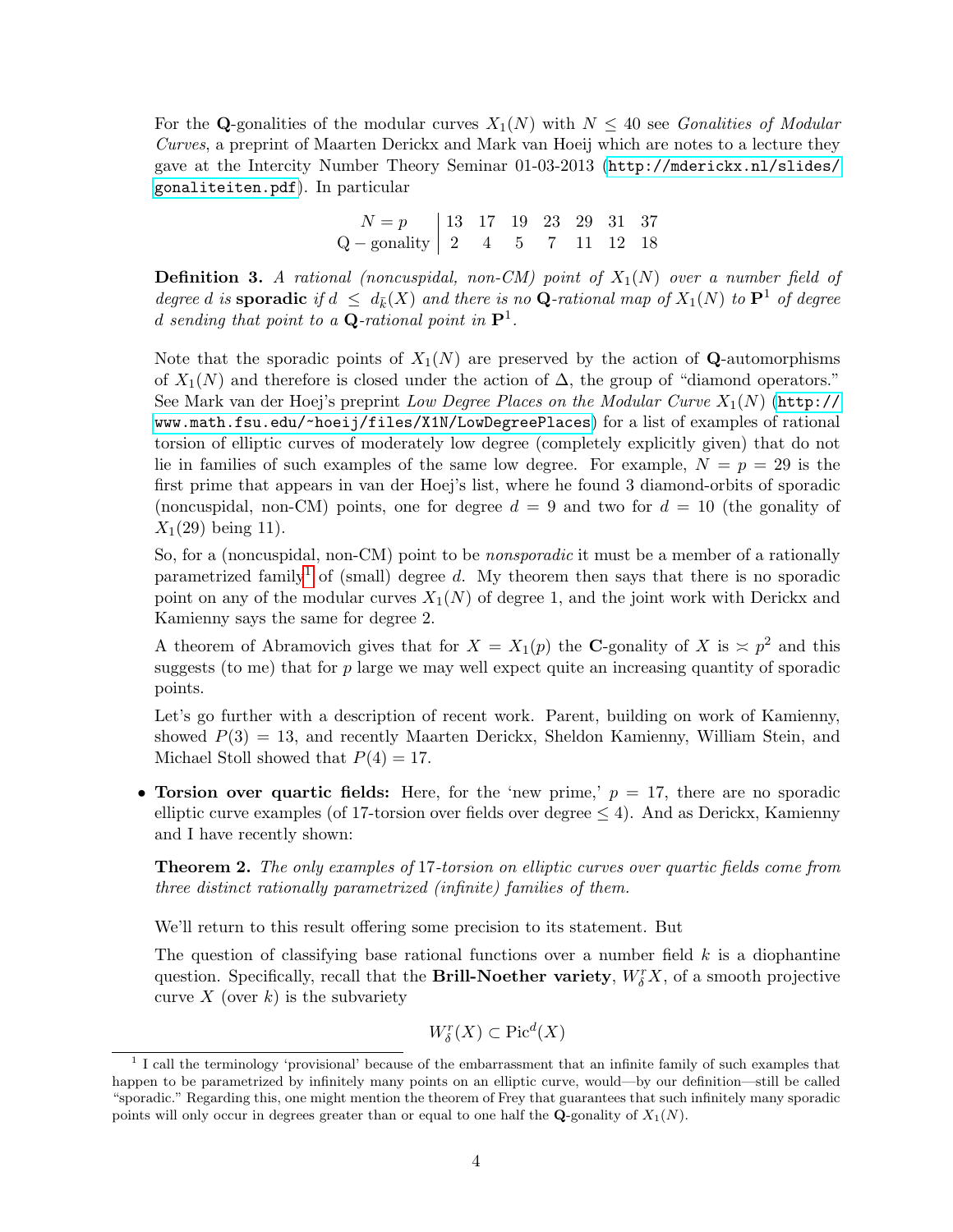that classifies what the algebraic geometers call  $g_{\delta}^{r}$ 's for the curve X. That is, effective divisors of degree  $\delta$  on X living in linear systems of dimension  $\geq r+1$ . So,  $W_\delta^1 X$  classifies effective divisors of degree  $\delta$  on X that actually do live in a positive-dimensional linear system.

**Definition 4.** By the **Basic Brill-Noether variety**,  $WX$ , of a smooth projective curve X (over a number field k) let us mean the classical Brill-Noether variety  $W^1_\delta$  (defined over k) where we take  $\delta$  to be the smallest degree such that the variety  $W^1_{\delta}(X)$  is nonempty.

**Lemma 1.** That smallest  $\delta$  is equal to  $\delta = d_{\bar{k}}(X)$ .

**Proof.** Clearly  $\delta \leq d_{\bar{k}}(X)$ , so we must show the reverse inequality. Since  $d_{\bar{k}}(X) = d_{\mathbb{C}}(X)$ and the " $\delta$ " is insensitive to whether we are working over k or C, without loss of generality we may assume that our base field is C and we'll just talk about points on the associated Riemann surfaces. Suppose there exists a  $g^1_\delta$ , giving us a linear system of effective divisors,

$$
D_t = \sum_{i=1}^{\delta} x_{i,t},
$$

for points  $x_{i,t} \in X(\mathbf{C})$ , with t a parameter for  $\mathbf{P}^1$ . Noting that  $D_t \neq D_{t'}$  and  $D_t \equiv D_{t'}$  for any two distinct points  $t, t' \in \mathbf{P}^1$ , and noting that  $\delta$  is the minimal degree for which there is a positive dimensional linear system with effective divisors of that degree, we see that for  $t \neq t'$ , the sets (allowing possible multiplicities)

$$
\{x_{1,t}, x_{2,t}, \ldots, x_{\delta,t}\}
$$

and

$$
\{x_{1,t'}, x_{2,t'}, \ldots, x_{\delta,t'}\}
$$

must be disjoint. For, if not — e.g., if  $x_{1,t'} = x_{1,t}$ , we would get a linear equivalence relation between the effective divisors  $D_t - x_{1,t}$  and  $D_{t'} - x_{1,t'}$  (which are (a) distinct and (b) of degree less that  $\delta$ . It follows that any point x in X is in the support of a unique  $D_t$  and this (well-)defines a mapping  $x \mapsto t$ , i.e., a base rational function on X.

This establishes an identification:

#### $WX(k) \longleftrightarrow$  Equivalence-classes of base rational functions on X over k.

"Equivalence classes" means up to composition with linear fractional transformations of the range (defined over  $k$ ). The identification is compatible with the natural action of the automorphism group  ${\rm Aut}_k(X)$  (acting by composition on base rational functions, and by functoriality as a group of k-rational automorphisms of  $WX$ ).

Taking X to be  $X_1(N)$  forthcoming joint work with Maarten Derickx and Sheldon Kamienny studies what we call basic Brill-Noether modular variety  $WX_1(N)$ , which inherits a lot of the structure (e.g., the dihedral group of automorphism built out of the Q-rational "diamond operators," and also the "w operators") and we'll get to an example of this shortly.

• Torsion over fields of higher degree: One knows that  $P(5) = 19$  and, all primes  $p \le 19$ occur as rational p-torsion for some elliptic curve defined over some field of degree  $\leq 5$ .

But what about results for general values of d?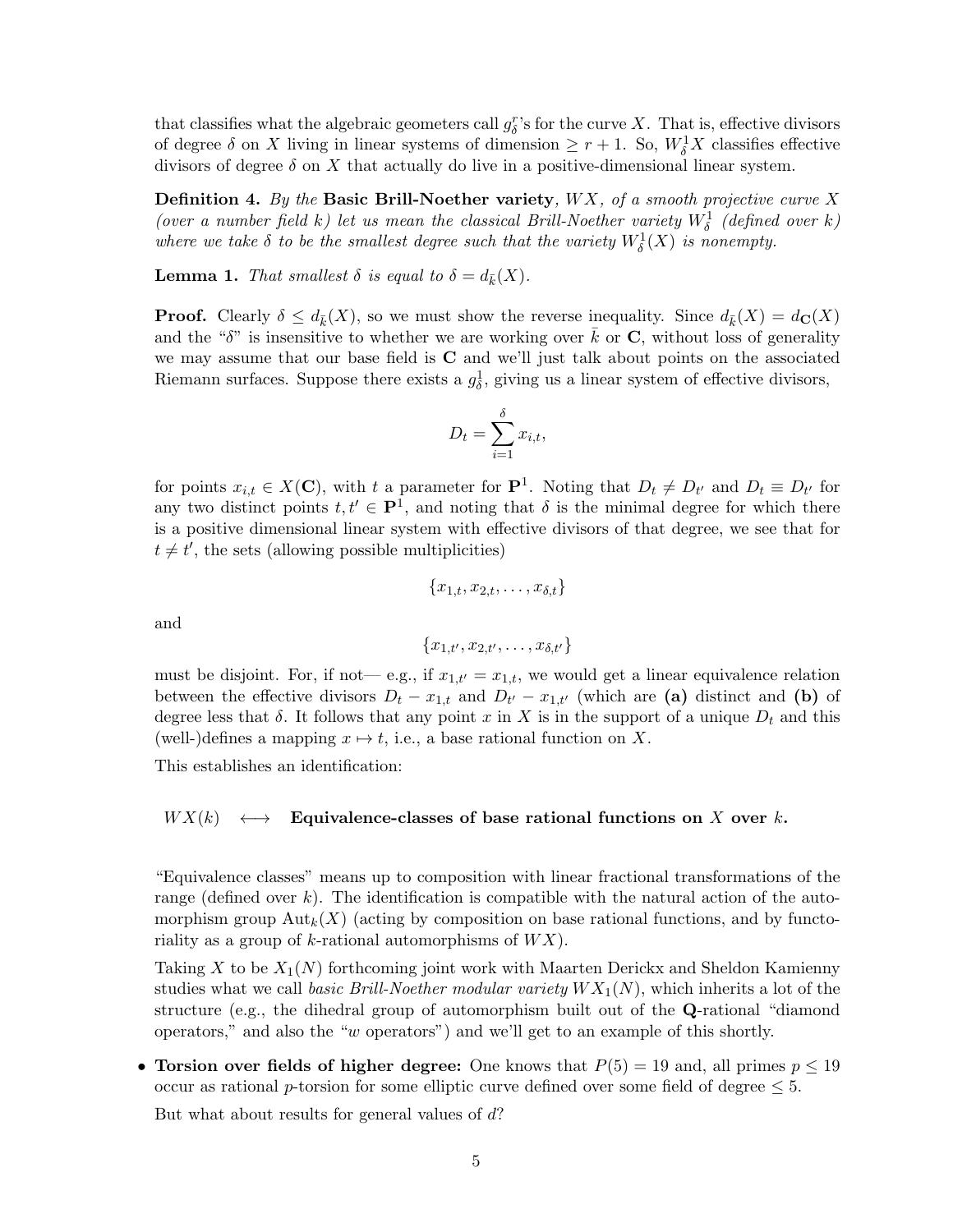Here we have the deep theorem of Merel that for any d,  $P(d) < \infty$ . For a more specific upper bound, Merel's work with improvements from Oesterl´e and Parent shows—for general  $d$ —that

$$
P(d) \le (1 + 3^{d/2})^2.
$$

Or, to round it out,

$$
P(d) << 3^d.
$$

An exponential bound, in other words.

To gauge how close this upper bound comes to the actual phenomena, let's contemplate lower bounds. The trivial lower bound is

$$
(*) \t d^{1/2} << P(d),
$$

and here's a proof of this. Take any elliptic curve E over  $\bf{Q}$  and note that over  $\bf{Q}$ , the algebraic closure of  $Q$ , the kernel of multiplication by p in E is a  $(p, p)$ -type group, i.e., a two dimensional vector space over the prime field  $\mathbf{F}_p$  and the Galois group Gal( $\mathbf{Q}/\mathbf{Q}$ ) acts on this vector space through a subgroup of the general linear group  $\Gamma \subset GL_2(\mathbf{F}_p)$ . If you pass to an extension field K/Q such that the Galois group Gal( $\bar{Q}/K$ ) acts through a subgroup  $\Delta$ of triangular matrices of the form

$$
\left[\begin{array}{cc} 1 & * \\ * & * \end{array}\right]
$$

then E will have a torsion point of order p rational over this K. Since  $[\text{GL}_2(\mathbf{F}_p) : \Delta] =$  $p^2 - 1$  =  $O(p^2)$ , the degree of such a K is  $\leq p^2$ , which gives (\*).

Note: A more geometric way of saying exactly the same thing is to make use of the natural mapping—defined over  $\mathbf{Q}$ —of the modular curve  $X_1(p)$  to the j-line, which is is of degree  $O(p^2)$ .

So we have

$$
d^{1/2} \ll P(d) \ll 3^d.
$$

Since no other wholesale construction of larger  $p$ -torsion in fields of degree  $d$  comes to mind, the minimalist instinct would then nudge one to consider the possibility that there would be a polynomial, rather than exponential upper bound for  $P(d)$ , and perhaps even an upper bound of the form  $P(d) \ll d^{1/2+\epsilon}$ .

Here below is a graph computed by the first author of the present article jointly with Mark van Hoej. It is a log-log plot where the axes are  $(x, y) = (\log p, \log d)$ , the data points recording examples of 'lowest' degree d for the corresponding  $p$  occurs as prime torsion in a non-CM elliptic curve (over a field of degree  $d$ ). The quotation-marks around the word 'lowest' is meant to signal that the blue data points and the blue extrapolated line corresponds to the lowest d for which there is a rational family of such examples of prime torsion  $p$  over fields of degree d. The red data points correspond to the sporadic points. The green curve is the proved (exponential) lower bound relating  $d$  to  $p$ . Visibly, much more computation needs to be done if we are to be able to surmise any general behavior with some feeling that there is evidence behind our guess.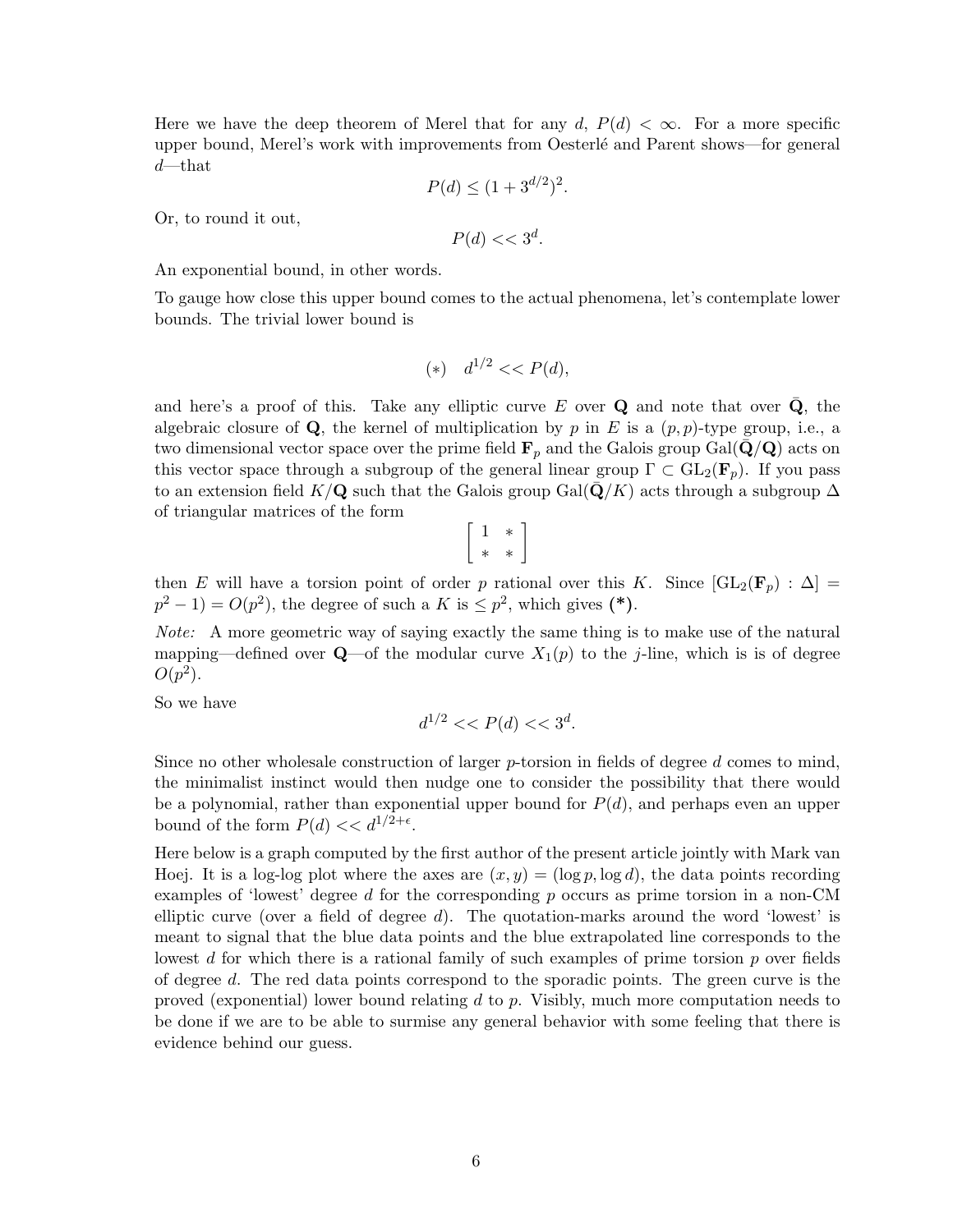

In the literature, some conjectures give upper bounds for primes of torsion in elliptic curves of degree d, but since these published conjectures also consider prime torsion in CM elliptic curves, which our " $P(d)$ " doesn't register, those conjectures necessarily must allow for an essentially linear lower bound<sup>[2](#page-6-0)</sup>.

Explicitly,

Conjecture 1. (Clark, Cook, J. Stankewicz)

 $P(d) \, << \, d \log \log(d),$ 

Conjecture 2. (Lozano-Robledo)

 $P(d) \ll d$ .

It is tempting, then, to focus on the exponent of d related to the rate of increase of  $P(d)$ , i.e., to define:

$$
e(d) := \frac{\log P(d)}{\log d}
$$

<span id="page-6-0"></span><sup>2</sup> One might imagine distinctive bimodal behavior, for prime torsion in elliptic curves without CM over fields of degree d versus prime torsion in elliptic curves with CM.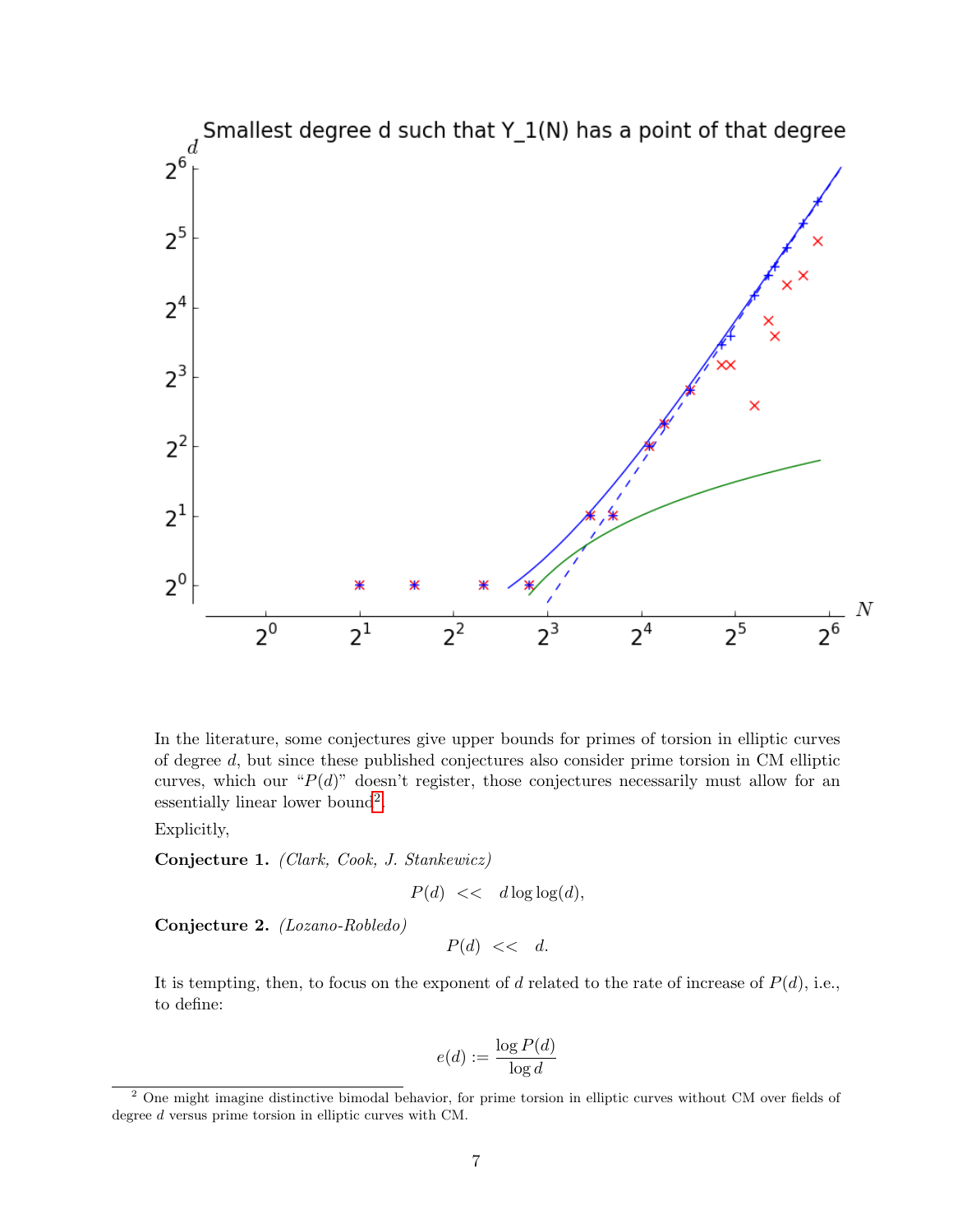and to ask:

**Question 1.** Can one find infinitely many values of d with  $e(d)$  strictly greater than  $\frac{1}{2}$ ?

### <span id="page-7-0"></span>2 Focusing on  $p = 17$  and quartic fields

The modular curve  $X := X_1(17)$  is of genus 5, that have the following basic features that help us get into their arithmetic efficiently.

- The Q-gonalities, and C-gonalities are all equal  $(\delta(X) := \delta_{\mathbf{Q}}(X) = \delta_{\mathbf{C}}(X) = 4)$ ,
- X has no noncuspidal points of degree  $\leq$  3 and
- the basic Brill-Noether variety  $X$  is a curve.

A further valuable resource in studying this case is that people have computed elegant equations for  $X_1(17)$ . (See Sutherland's list for a number of modular curves in [http://math.mit.edu/]( http://math.mit.edu/~drew/X1_altcurves.html)  $\tau$ drew/X1\_altcurves.html. The equation Sutherland gives for  $X_1(17)$  was initially found (as we understand it) by Cadey and Elkies, and is particularly crisp: the formula

$$
(*)\quad x^4y-x^3y^3-x^3y+x^2y^4+x^2y-x^2-xy^4+xy^3-xy^2+xy+y^3-2y^2+y=0
$$

is a ("biprojective") birational morphism of  $X_1(17)$  onto a curve in  $\mathbf{P}^1 \times \mathbf{P}^1$  of bidegree  $(4, 4)$ . This morphism is an embedding of the complement of the cusps,  $Y_1(17) \subset X_1(17)$  into  $\mathbf{P}^1 \times \mathbf{P}^1$ . Projection to the first factor is given by the modular unit  $x := E_5 E_6 / E_1 E_3^3$  $x := E_5 E_6 / E_1 E_3^3$  $x := E_5 E_6 / E_1 E_3^3$  and the projection to the second factor is given by the modular unit  $y := E_6E_7/E_2E_8$ .

The parameters  $x: X_1(17) \to \mathbf{P}^1$  and  $y: X_1(17) \to \mathbf{P}^1$  in the equation (\*) provide two rational families of elliptic curves defined over fields of degree 4 possessing points of order 17 (rational over those degree four fields). Consider the function of degree four,  $z: X_1(17) \to \mathbf{P}^1$ , given by the formula:

$$
(*) \quad z := \text{ to be included.}
$$

Maarten Derickx, Sheldon Kamienny and I prove (based, of course, on the results already mentioned) is the following:

<span id="page-7-1"></span><sup>&</sup>lt;sup>3</sup> Here we are using the notation of Siegel units  $E_n$  by Yang, following Kubert-Lang. The identification of x and  $\boldsymbol{y}$  as Siegel units are taken from a table computed by Burton Newman.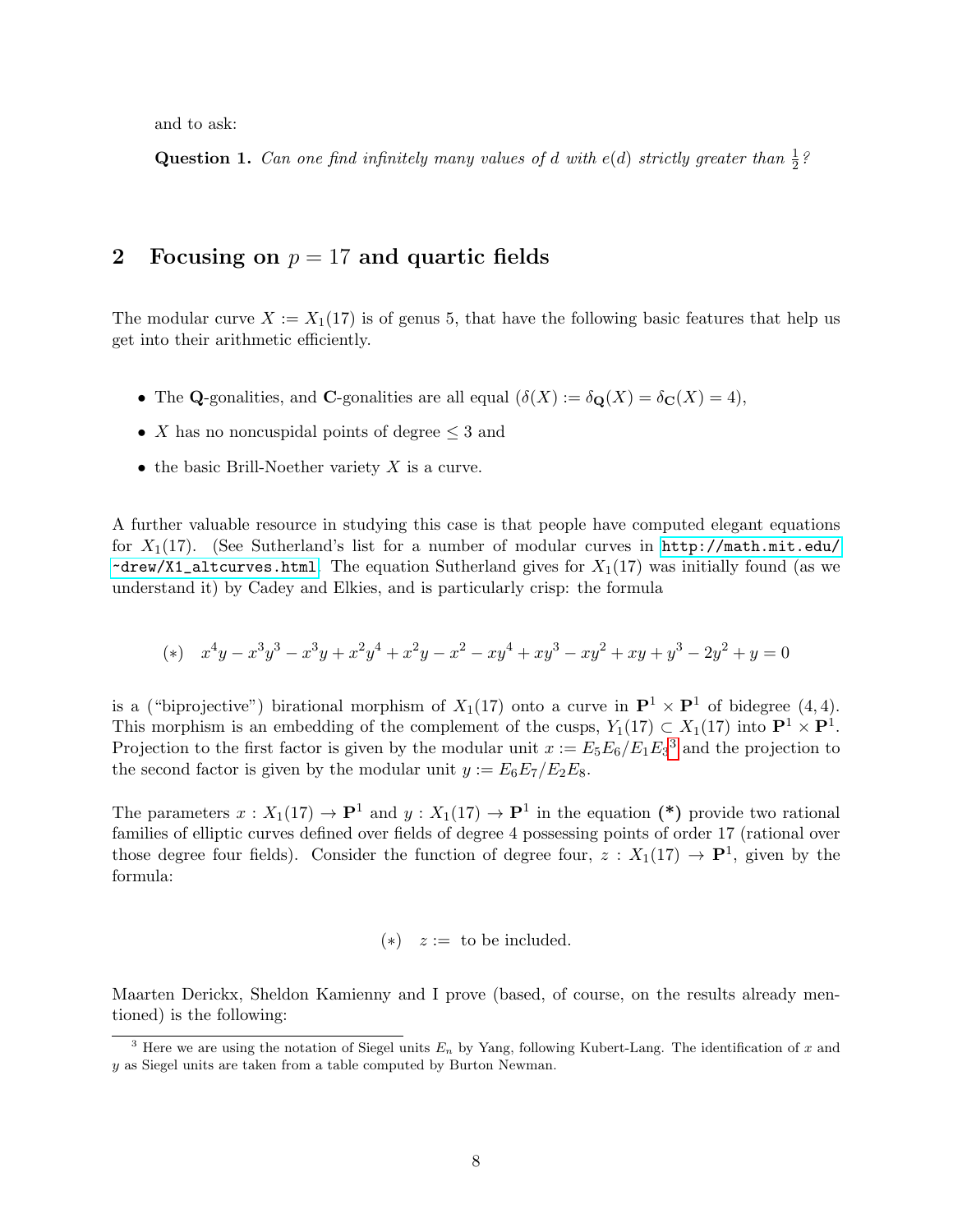**Theorem 3.** The rational parameters x, y, z give, up to Q-similarity<sup>[4](#page-8-1)</sup> all Q-rational parametrizations of  $X_1(17)$  of degree equal to its gonality (i.e., degree = 4). The Galois group of the finite extension

$$
x:X_1(17)\to{\bf P}^1
$$

is the full symmetric group<sup>[5](#page-8-2)</sup>  $S_4$  while the finite mappings

$$
y, z: X_1(17) \to \mathbf{P}^1
$$

factor through the bi-elliptic representation

$$
X_1(17) \longrightarrow X_1(17)/\{\text{action of }\langle 13 \rangle\} = X_1(17)/\{\text{action of }\langle 3 \rangle^4\}.
$$

Now the fun here is that there are, in fact, two distinct ways of getting at the diophantine problem involved. And they dovetail in a nice way. We can approach the problem either by considering:

• Q-rational points on the Basic Brill-Noether modular curve  $WX$ ,

or

• rational cuspidal divisors and "fine" Siegel units.

#### <span id="page-8-0"></span>2.1 Via the Basic Brill-Noether modular curve

The Basic Brill-Noether modular curve  $W := W X_1(17)$  is a double cover of a plane quintic (reducible) curve

(\*) 
$$
V: X \cdot (X^4 - 3X^2Y^2 - 3X^2Z^2 + Y^4 + 2Y^3Z + 3Y^2Z^2 - 2YZ^3 + Z^4) = 0.
$$

The involution v of W that is the automorphism of the double cover  $W \to V$  (the identity on V) has three descriptions. First, it is given by the diamond operator involution  $\langle 13 \rangle = \langle 3 \rangle^4$ . Secondly, it is also the involution induced on  $W$  (via the Serre duality theorem) from the transformation of divisors of degree four  $D \rightarrow K - D$  where K is the canonical divisor (of degree 8) on  $X_1(17)$ . The third description comes from what one might call the *canonical representation* of  $W \to V$ —well known to algebraic geometers—as obtained from the canonical representation of  $X = X_1(17)$  which provides the neat way of computing the equations (∗), and which we'll now describe.

The group,  $\Delta$ , of Q-automorphisms of X is canonically isomorphic to  $(\mathbf{Z}/17\mathbf{Z})^*/\{\pm 1\}$ . The operator  $\langle 3 \rangle \in \Delta$  is a generator.

Let  $S_k := S_k(\Gamma_1(17))$  denote the Q-vector space of cuspforms of weight k on  $\Gamma_1(17)$ ). Since the genus of  $X_1(17)$  is 5 we have dim  $S_2 = 5$ . The characteristic polynomial of  $\langle 3 \rangle$  acting on  $S_2$  is

<span id="page-8-1"></span> $4$  Q-similarity is the natural notion of equivalence for Q-parametrizations: two parametrizations are Q-similar if one can be brought to the other by composition with appropriate Q-isomorphisms of domain and range; see \*\*\* below.

<span id="page-8-2"></span><sup>&</sup>lt;sup>5</sup> Hilbert's Irreducibility theorem would then guarantee infinitely many specializations  $x \mapsto a \in \mathbf{Q}^*$  give a quartic polynomial in  $\mathbf{Q}[y]$  with full symmetric Galois group.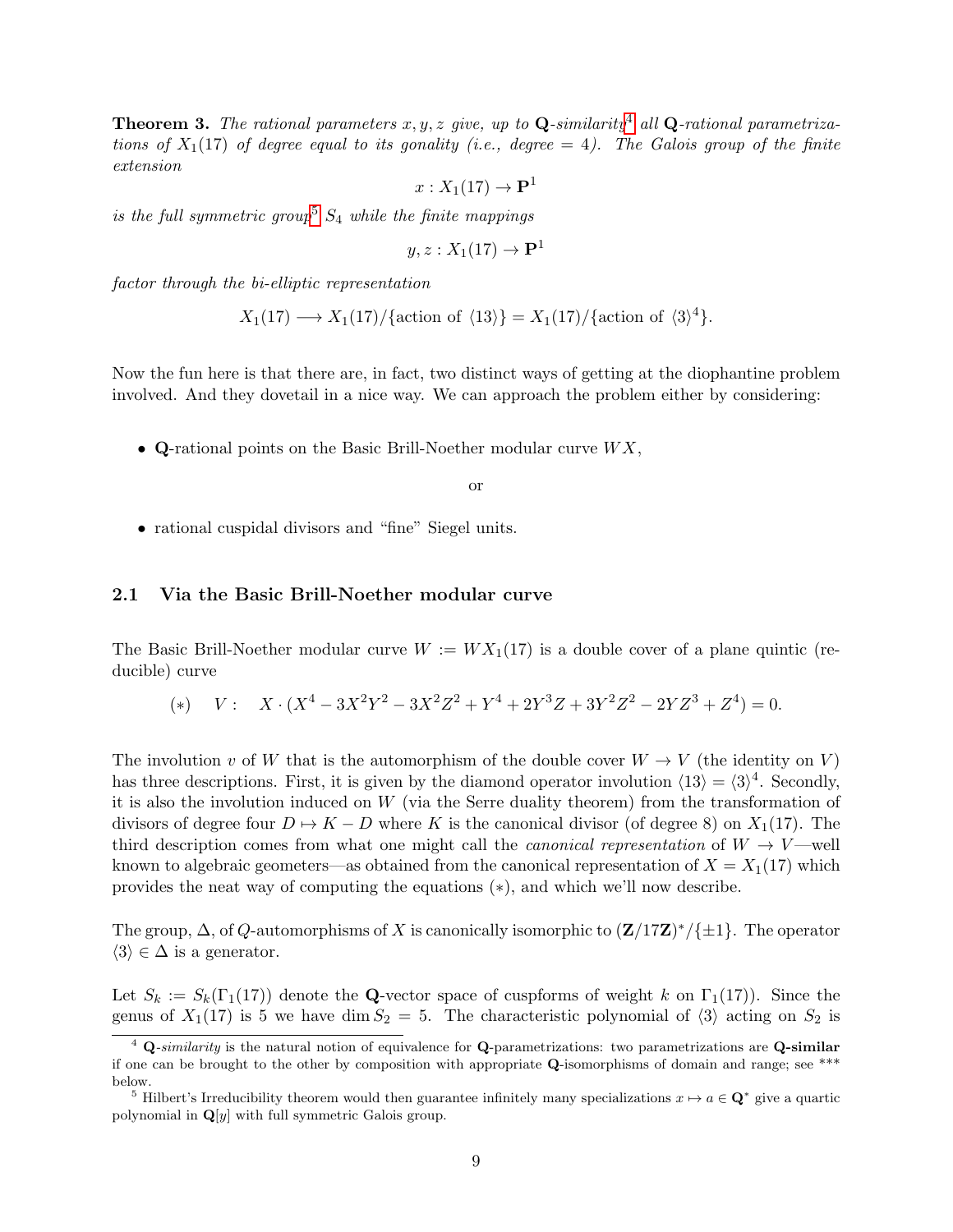$(x-1)(x^4+1)$ , this means that there is a unique basis  $\omega_0, \ldots, \omega_4 \in S_2$  such that with respect to this basis we have:

$$
\langle 3 \rangle = \begin{bmatrix} 1 & 0 & 0 & 0 & 0 \\ 0 & 0 & 1 & 0 & 0 \\ 0 & 0 & 0 & 1 & 0 \\ 0 & 0 & 0 & 0 & 1 \\ 0 & -1 & 0 & 0 & 0 \end{bmatrix}
$$

This basis is given by

$$
\omega_0 \qquad := q - q^2 - q^4 - 2q^5 + 4q^7 + 3q^8 + O(q^9) \tag{1}
$$

$$
\omega_1 \qquad := q - q^2 - q^3 + q^6 - q^7 + q^8 + O(q^9) \tag{2}
$$

$$
\omega_2 = q^2 - q^3 - 2q^4 + q^5 + q^6 + q^7 + O(q^9) \tag{3}
$$

$$
\omega_3 \quad := -q^2 + q^3 + q^4 + q^5 - q^6 - q^7 - q^8 + O(q^9) \tag{4}
$$

$$
\omega_4 \qquad := q^3 - 2q^4 + q^6 - q^7 + 3q^8 + O(q^9) \tag{5}
$$

Every nonzero element in  $Sym^2(S_2)$  defines a quadratic form in the  $\omega_i$  and and hence a quadric in  $\mathbf{P}^4$ . Now let  $Y \subseteq \text{Sym}^2(S_2)$  be the kernel of the natural map:

$$
Sym^2(S_2) \to S_4
$$

Then Y will be a 3-dimensional space with basis  $e_0, e_1, e_2$  given by

$$
e_0 := \omega_0^2 - \omega_1^2 - \omega_2^2 - \omega_3^2 - \omega_4^2 \tag{6}
$$

$$
e_1 := 2\omega_1\omega_2 + 2\omega_1\omega_3 - 2\omega_3\omega_4\tag{7}
$$

$$
e_2 := 2\omega_2\omega_3 + 2\omega_1\omega_4 + 2\omega_2\omega_4 \tag{8}
$$

The matrix of  $\langle 3 \rangle$  acting on Y with respect to this basis is:

$$
\langle 3 \rangle = \left( \begin{array}{rrr} 1 & 0 & 0 \\ 0 & 0 & 1 \\ 0 & -1 & 0 \end{array} \right)
$$

Let  $(a_0, a_1, a_2)$  be coordinates of Y with respect to the basis  $e_0, e_1, e_2$ . Now consider the locus  $V \subset \mathbf{P}^2 = \mathbf{P}(Y)$  corresponding to the singular quadrics in  $\mathbf{P}^4$ . This locus will be given by the single homogenous equation of degree 5, (\*) above.

Each of these singular quadrics has (generally) two rulings by planes, and each of these planes intersect the canonically embedded curve  $X$  in an (effective, of course) divisor of degree 4. Each ruling, then, gives a unique linear system of effective divisors of degree  $4$  on  $X$ . That is, we can identify the Basic Brill-Noether curve  $W$  with the locus of rulings on these singular quadrics. The involution v simply switches rulings on the same singular quadric.

The plane quintic  $V$  breaks up into the union of a line

$$
V_0: \quad X=0
$$

and a plane quartic

$$
V_1: \quad X^4 - 3X^2Y^2 - 3X^2Z^2 + Y^4 + 2Y^3Z + 3Y^2Z^2 - 2YZ^3 + Z^4 = 0
$$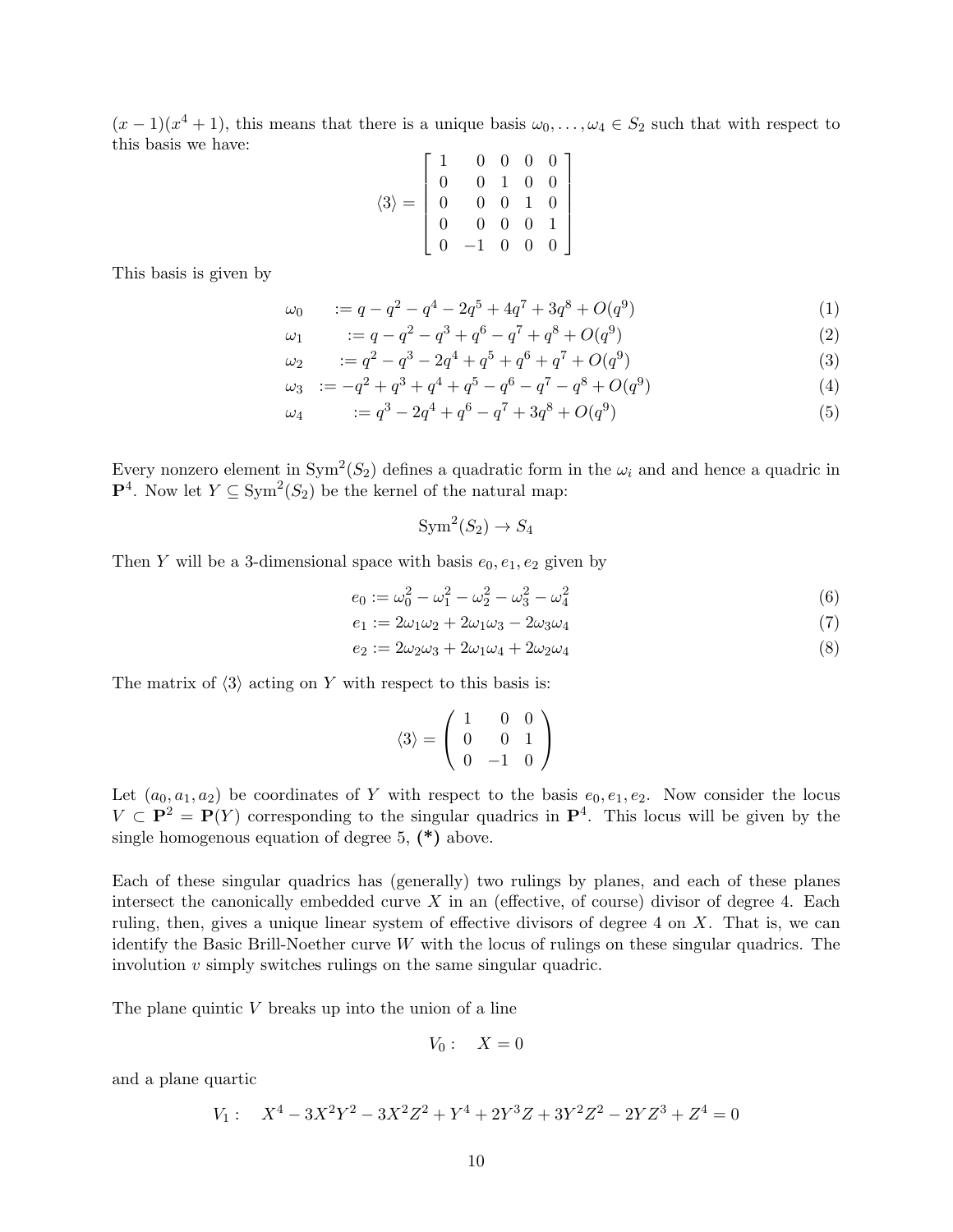and  $W = W_0 \cup W_1$  is a union of two irreducible components where  $W_0$  (a double cover of  $V_0$ ) is an elliptic curve of Cremona type 17a4.

The curve of genus one,  $W_0$ , has four rational points all of which yield parametrizations in the Q-similarity class of the parametrization y above, and all this is directly related to the bi-elliptic representation of  $X_1(17)$ . (We'll discuss this in a moment.) The more interesting component  $W_1$ is given (birationally) as a double cover of  $V_1$  given by extracting a "square root" of the function

$$
2Y^2Z + 2XY^2 + XZ^2 - X^3
$$

on  $V_1$ .

Much of the internal structure of the Basic Brill-Noether curve W is directly related to the bielliptic representation of  $X_1(17)$  mentioned above, so let us return to it with a bit more detail. The diamond operators of  $X_1(17)$  acting functorially on W preserve the irreducible component  $W_1$  and we have the following curiously similar sequences of double covers:

• Consider the sequence of double covers:

$$
X \longrightarrow X/(\langle 3 \rangle^4) \longrightarrow X/(\langle 3 \rangle^2) \longrightarrow X/(\langle 3 \rangle)
$$

$$
\downarrow \approx \qquad \qquad \downarrow \approx \qquad \qquad \downarrow =
$$

$$
17a4 \longrightarrow 17a2 \longrightarrow X_0(17)
$$

We easily compute that  $X/(\langle 3 \rangle^4)$ ,  $X/(\langle 3 \rangle^2)$  and  $X/(\langle 3 \rangle)$  are curves of genus 1, and the automorphism  $\langle 3 \rangle$  acts freely on them of order 4, 2 and 1 respectively. In particular, the action of  $\langle 3 \rangle$  on  $X/(\langle 3 \rangle^4)$  can be understood as the action of translation by a (Q-rational) point P of order 4 in the jacobian,  $\mathcal{J} := Pic^0(X/(\langle 3\rangle^4)))$ . This pins things down, after consulting Cremona's tables, forcing (the jacobian of)  $X/(\langle 3 \rangle^4)$  to be 17a4 (which is the only curve of conductor 17 that has a rational 4-torsion point, the quotient by which is isomorphic to  $X_0(17)$  and forcing (the jacobian of)  $X/(\langle 3\rangle^2)$  to then be 17a2.

It is an exercise to see, with no computation at all, that  $W_0$  can be canonically identified as the curve of genus one given as the quotient of the curve  $X/(\langle 3 \rangle^4$  by the natural action of the 2-torsion subgroup of its jacobian. It follows then that  $W_0$  is isomorphic to 17a4, and therefore has exactly four rational points. These four points contribute to the single Q-similarity class represented by the function " $y$ " of our theorem.

• The curve  $W_1$  is a curve of genus 7, but is also directly related to 17a4 and neatly mimics the sequence  $(*)$  by the following route. Consider the diamond operators acting on  $W_1$  which can be computed to produce the sequence of double covers:

W<sup>1</sup> /W1/(h3i 4 ) / = W1/(h3i 2 ) / ≈ W1/(h3i) / ≈ X0(17) = V1 /17a4 /17a2 /X0(17)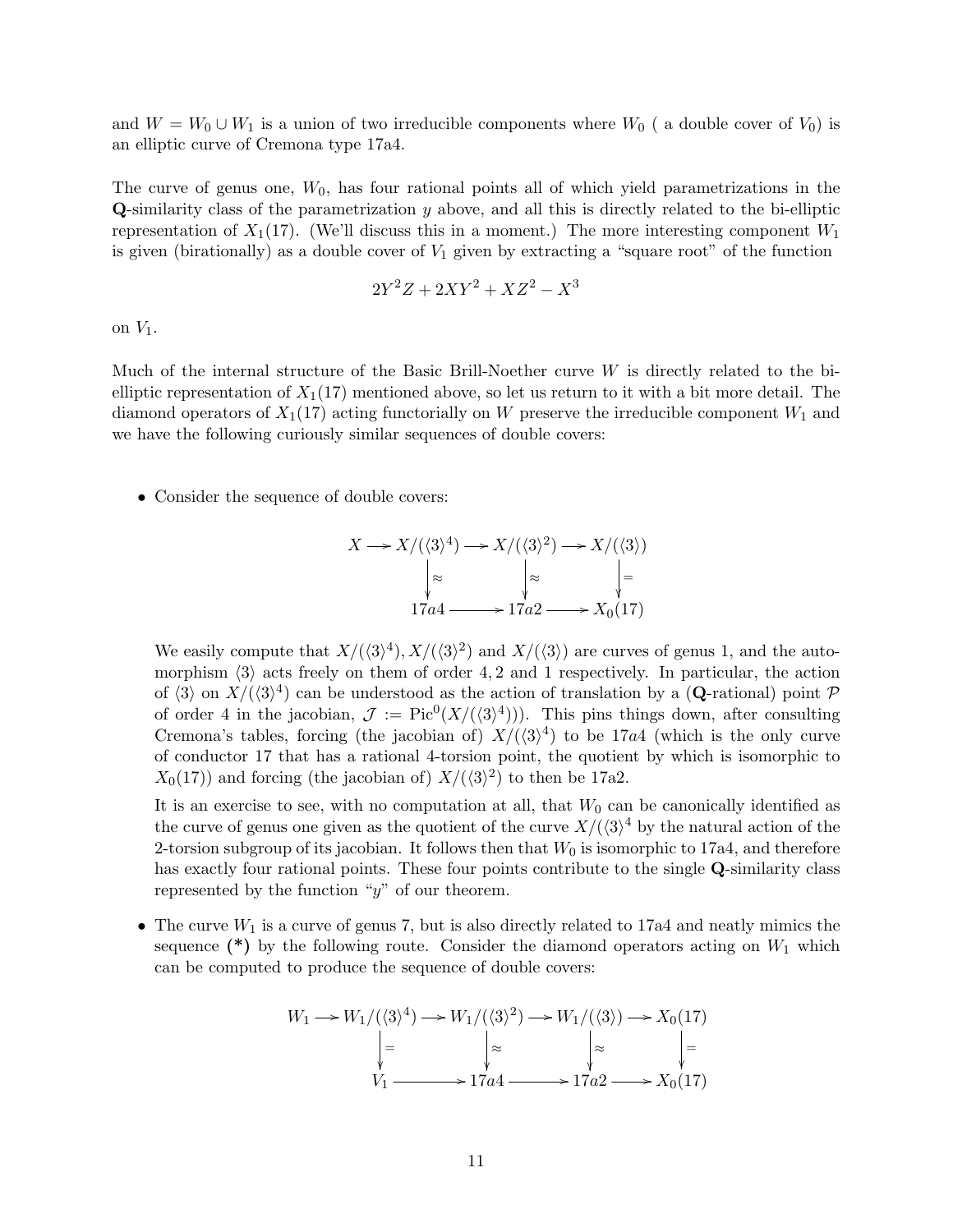The curve  $V_1$  has exactly four **Q**-rational points:  $(1, \pm 1, \pm 1)$  and the eight points in  $W_1$  comprising the inverse image of those four points are all Q-rational, and therefore give the full set of Q-rational points of W<sub>1</sub>. These eight point comprise a single  $\Delta$ -orbit. Therefore they give rise to a unique **Q**-similarity class of rational parametrizations of  $X_1(17)$ , for which the function "x" of the theorem is a representative.

#### <span id="page-11-0"></span>2.2 Via Fine Siegel units

Here an utterly independent way of making this computation by noting that the only sparce points on  $X_1(17)$  are the eight rational cusps, and therefore any **Q**-rational function f of degree 4 on  $X_1(17)$  has the curious requirement that

- any of its fibers that contain even a single rational cusp must consist entirely of rational cusps—call such a fiber a rational cuspidal fiber and
- there are at least two such rational cuspidal fibers.

It follows that by composing f with an appropriate Q-automorphism of  $\mathbf{P}^1$  one can get a Q-rational function  $f'$  of degree 4 on  $X_1(17)$  whose divisor of zeroes and poles consist entirely of rational cusps. Call such a function a fine Siegel unit. It follows that the problem of computing the Q-rational points on  $WX_1(17)$  is essentially equivalent to that of computing fine Siegel units of degree four. This, of course, is a finite computation, and as an example, the function "x" of the theorem has precisely three rational cuspidal fibers. The multiplicity of each of the eight rational cusps, in the three rational cuspidal fibers is describable as the following  $8 \times 3$  matrix M. Here the cusps are labeled in the traditional way, and ordered as :

$$
\{2/17, 3/17, 4/17, 5/17, 6/17, 7/17, 8/17, \infty\}.
$$

$$
M := \left(\begin{array}{cccccc} 1 & 0 & 0 & 1 & 0 & 0 & 0 & 2 \\ 0 & 2 & 0 & 0 & 0 & 1 & 1 & 0 \\ 0 & 0 & 3 & 0 & 1 & 0 & 0 & 0 \end{array}\right)
$$

Depending on how you decide to parametrize this; i.e., which one:one correspondence you choose to send the three rational cuspidal fibers to the subset  $\{0, 1, \infty\} \subset \mathbf{C}$  you get Q-linear parameterizations of  $X_1(17)$  given by different fine Siegel units. For example  $E_1E_3/E_5E_6$  has the first row of M as zero-divisor and the second row as polar-divisor, while  $E_3E_4E_8/E_2E_6E_7$  has the third row of M as zero-divisor and the second row as polar-divisor.

### <span id="page-11-1"></span>3 "Siegel points"

**Definition 5.** By a Siegel point on the Basic Brill-Noether variety  $WX_1(N)$  let us mean a  $\mathbf{Q}$ rational point on  $WX_1(N)$  represented by a linear system parametrized by a  $(Q$ -rational) Siegel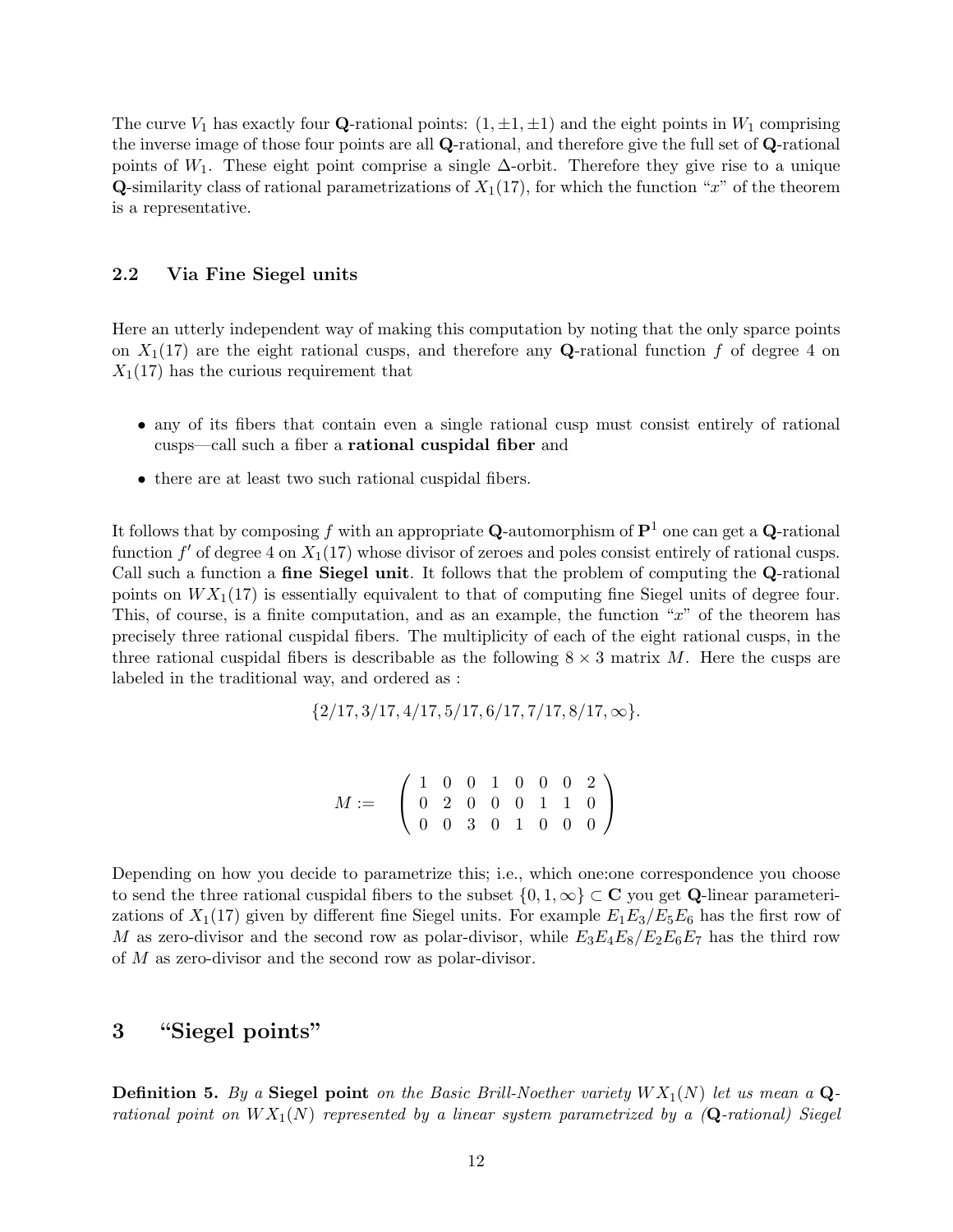unit, and call it a **Fine Siegel point** if it is represented by a fine Siegel unit.

In the case, then, of  $N = 17$ , all Q-rational points of  $WX_1(N)$  are fine Siegel points. It would be interesting to understand, for more general values of N what portion of  $WX_1(N)(Q)$  comes from Siegel (or fine) Siegel points.

A computation of Derickx and van der Hoej (see loc. cit.) guarantees that for all  $N \leq 40$  there is at least one modular unit of degree equal to the **Q**-gonality of  $X_1(N)$ . It follows that if, for these values of N, the Q-gonality were equal to the C-gonality of  $X_1(N)$ , the corresponding Basic Brill-Noether variety  $WX_1(N)$  would contain at least one Siegel point.

### <span id="page-12-0"></span>4 Two side-comments about diophantine questions over varying number fields

Noting that we have been discussing new feature of diophantine problems that arise when we consider varying fields of definition, let me end with comments about two other such questions.

#### <span id="page-12-1"></span>4.1 Disparity of rank over general number fields

The problem of parity of rank has a (surprising) new feature when considered for more general number fields rather than just Q. This is described in recent work of Zev Klagsbrun, Karl Rubin and myself. We deal with the mod 2-Selmer rank parity for a quadratic twist family over a number field  $K$ . This, then, is conjecturally the Mordell-Weil rank parity. If one formulates parity density questions over all elliptic curves over any fixed number field, one expects 50/50 as the answer. If you pose the question just for any quadratic twist family of a given elliptic curve over Q, one expects the same result:  $50/50$ . We show that in the case where the number field K has at least one real embedding, the distribution of even/odd parities is 50/50.

 $BUT$  even if you fix a specific elliptic curve E and allow different choices of field K over which you gather parity statistics, the proportions of even/odd can change dramatically. For example, take the elliptic curve (labelled 50B1 by Cremona)

$$
E: \quad y^2 + xy + y \ = \ x^3 + x^2 - 3x - 1.
$$

By judicious choices of fields K one can obtain quadratic twist families whose mod 2-Selmer rank parity ratios take on a dense set of numbers in the range  $(0, 1)$ .

#### <span id="page-12-2"></span>4.2 The question of undecidability

These issues are usually phrased over a given number field (usually  $\bf{Q}$  is interesting enough) and for a large collection of systems of equations, or varieties. If you flip the quantification, though, by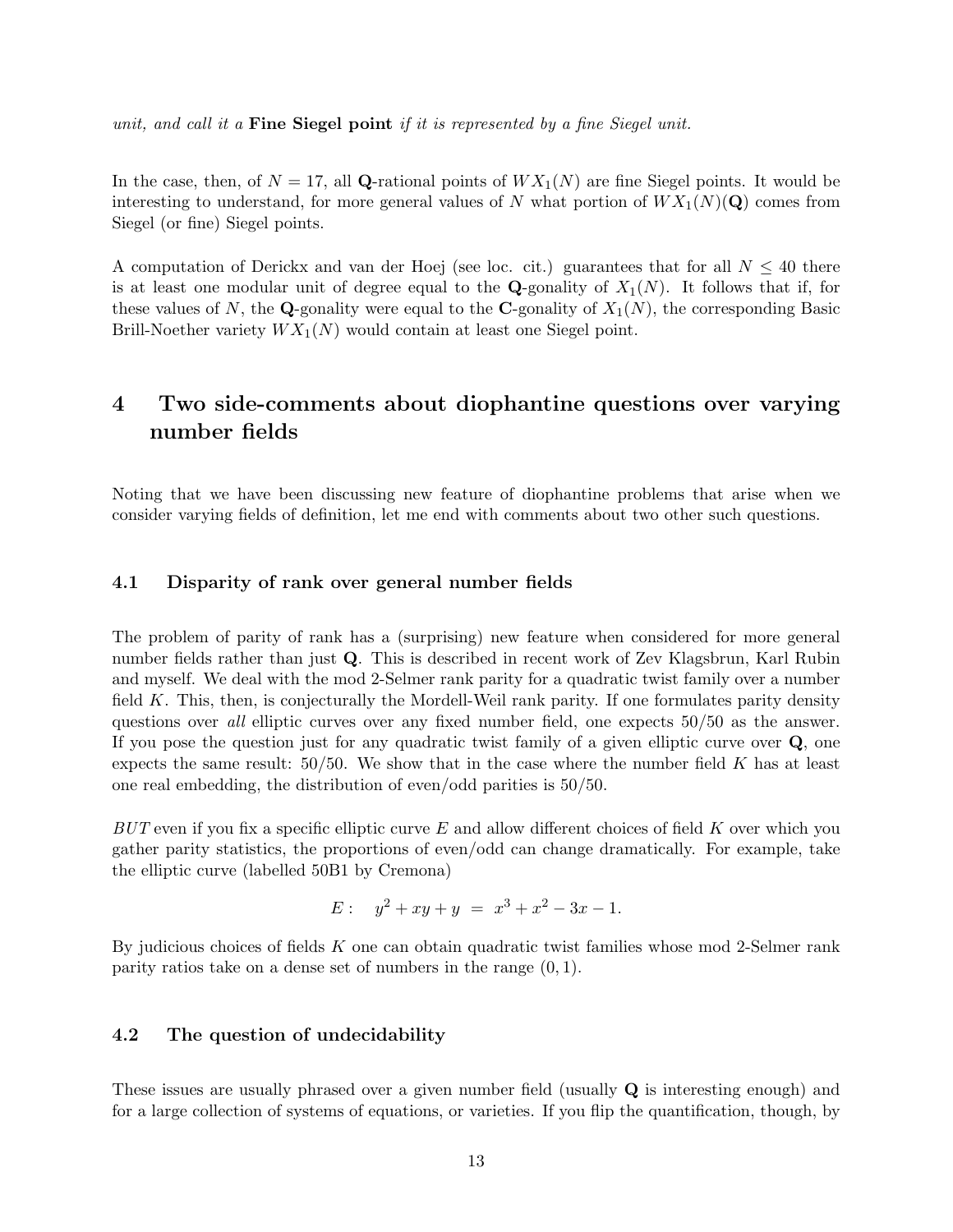simply *fixing* X to be any (projective smooth) finite union of genus  $\geq 2$  curves over a number field K the question of constructing all L-rational points over all number field extensions of K is—to my knowledge—currently not achieved for any single example. It is easy to reconstrue this question as a question for such curves  $X$  defined only over  $Q$ . It seems to me that even *relative decidability* is almost a total mystery when one asks the question for all number fields, and beyond the trivial fact that if  $X' \to X$  is an explicit mapping of finite degree between two such curves, a solution the diophantine decidability question for  $X$  implies the same for  $X'$ .

For fun, but without even a firm conjecture in mind, one can formulate the question more broadly this way. For any geometrically irreducible curve  $X$  (smooth, and projective) over a number field  $K \subset \bar{\mathbf{Q}}$  say that  $d \geq 1$  is a low degree for X if  $\text{Symm}^d(X)$  contains no subvarieties over  $\bar{\mathbf{Q}}$  isomorphic to an abelian variety of positive dimension, or to a rational curve.

If X has "low degree"  $d \geq 1$ , then it is of genus  $\geq 2$  and therefore has a canonical embedding, and a corresponding canonical height function on its algebraic points. Moreover, by a theorem of Faltings, Symm<sup> $d(X)$ </sup> has only finitely many rational points over any number field extension L of K, and any such point can be viewed as a (collection of) algebraic points on X of degrees  $\leq d$  over L.

Now consider schemes

$$
Z = \cup_{j=1}^{\nu} \text{Symm}^{d_j}(X_j)
$$

in C, where the  $X_j$ 's are projective smooth curves over Q and the  $d_j$ 's are low degrees for their  $X_j$ '. Fix any model of Z over some number field K. Then for a number field extension  $L/K$  we may regard the (finitely many) L-rational points of  $Z$  as giving algebraic points (of various degrees) on the various curves  $X_j$ . Define, then, a real-valued function of number field extensions  $L/K$ ,

$$
h_{Z,K}:L/K\longrightarrow \mathbf{R},
$$

by the rule:  $h_{Z,K}(L/K)$  is the maximum canonical height of any of these algebraic points comprising the L-rational points of Z. Given another model of Z over another number field  $K'$ , the two functions  $h_{Z,K}$ ,  $h_{Z,K'}$  are 'eventually equal' in the sense that there exists a sufficiently large number field  $L_o$  containing both K and K' so that  $h_{Z,K}$  and  $h_{Z,K'}$  have the same values for all extensions  $L/L_o$ .

We may think of a decision procedure for the rational points of such a Z to be a (proved) upper bound

$$
h_{Z,K} \le H_{Z,K}.
$$

where  $H_{Z,K}$  is a computable positive integer valued function of number field extensions  $L/K$ , with "computable" taken to be any specific one of its standard possible meanings.

More flexible would be to imagine relative decision procedures, where one is given two objects Z and Y of our category and wishes to obtain a decision procedure for  $Z$ , given Y as an "oracle." Say then that

 $Y \geq$ Diophantine  $Z$ 

if we have a (proved) upper bound

$$
h_{Z,K} \leq H_{Z,K} \circ h_{Y,K}.
$$